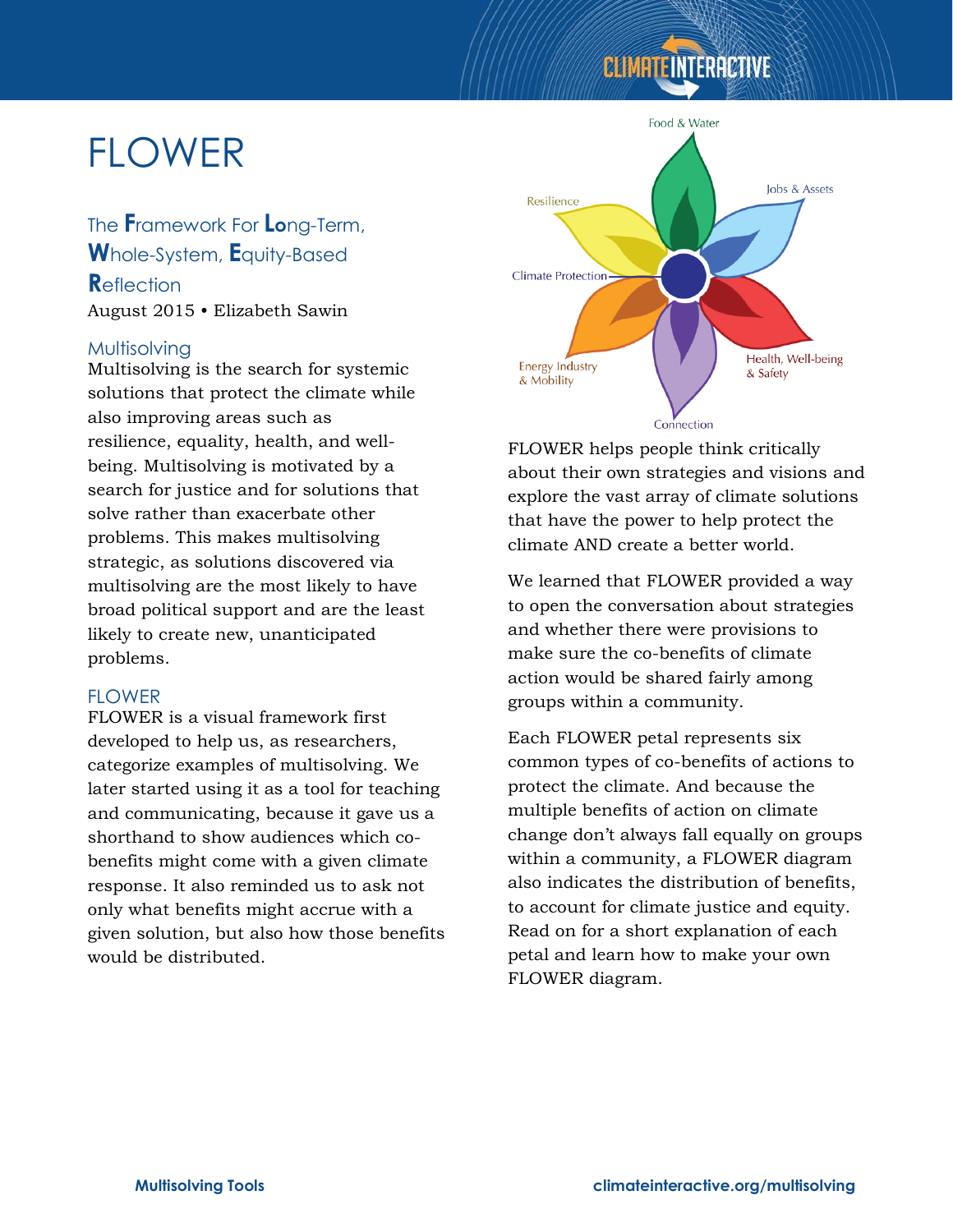

## How to Read a FLOWER Diagram

Increases access to healthy food and clean water

Food & Water

Builds people's capacity to survive or even thrive in the face of disruption. Resilience

Provides meaningful work at a living wage and builds assets in a community Jobs & Assets

**Climate Protection-**

*Greyed- the investment doesn't deliver the potential benefit***Energy Industry** & Mobility Brings people secure access to energy,

> the ability to make things they need, and the ability to get around

#### Connection

Connects people to  $\setminus$  and work each other and to the earth, which opens up new opportunities for multisolving

*Shaded Perimeter benefit is targeted to vulnerable or marginalized groups*

Health, Well-being & Safety

> Improves mental, physical, and spiritual well-being and creates safe conditions to live

*Center shaded - the benefit tends to accrue to those already well off*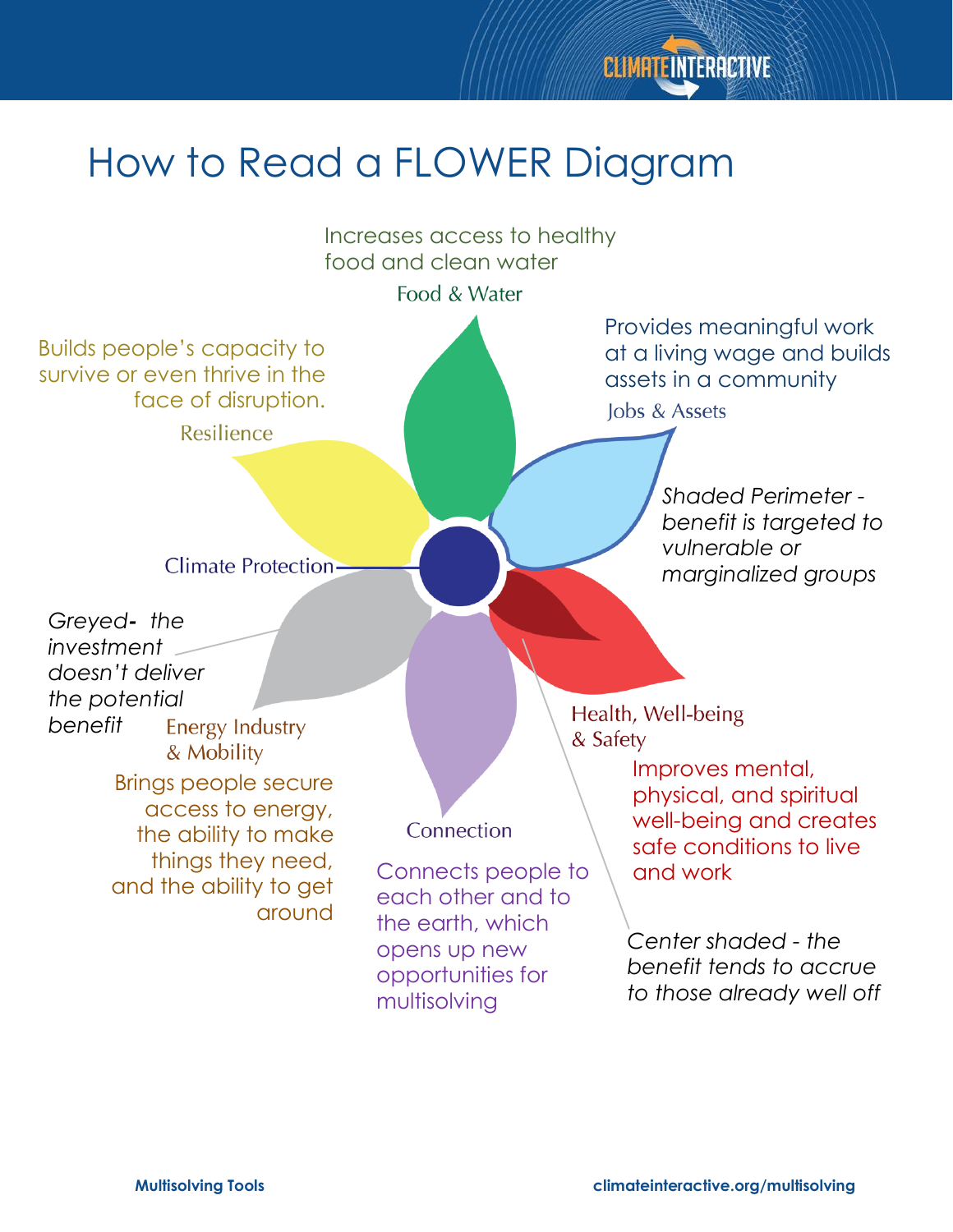

## How to Make a FLOWER Diagram

#### Answer these questions:

1*. Does the project protect the climate?* If your project reduces GHGs in the atmosphere, color the center of the FLOWER **dark blue**.



2. *Co-benefits?* For each of the six petals, ask: does my project produce this benefit? If yes, **color the corresponding petal**. If not, leave the petal uncolored.

3. *Who benefits?* For each petal ask: who receives the benefit? If **everyone benefits**, shade **evenly**.

If those **already well off** gain most of the benefit, **shade the center** of the petal darker than the edges.

If the project most benefits **marginalized groups,** shade the **outer edges more darkly.**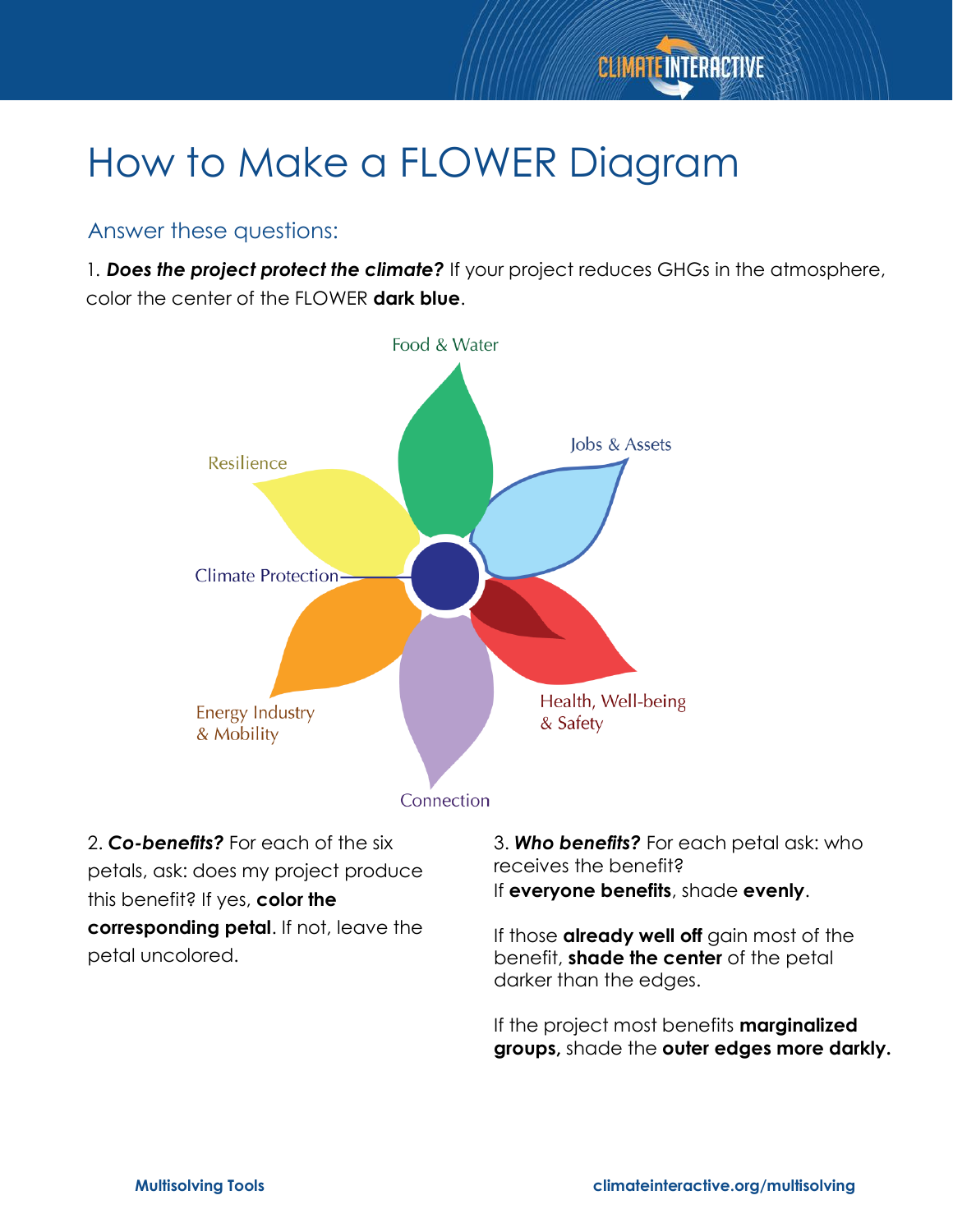

### Blank FLOWER Diagram

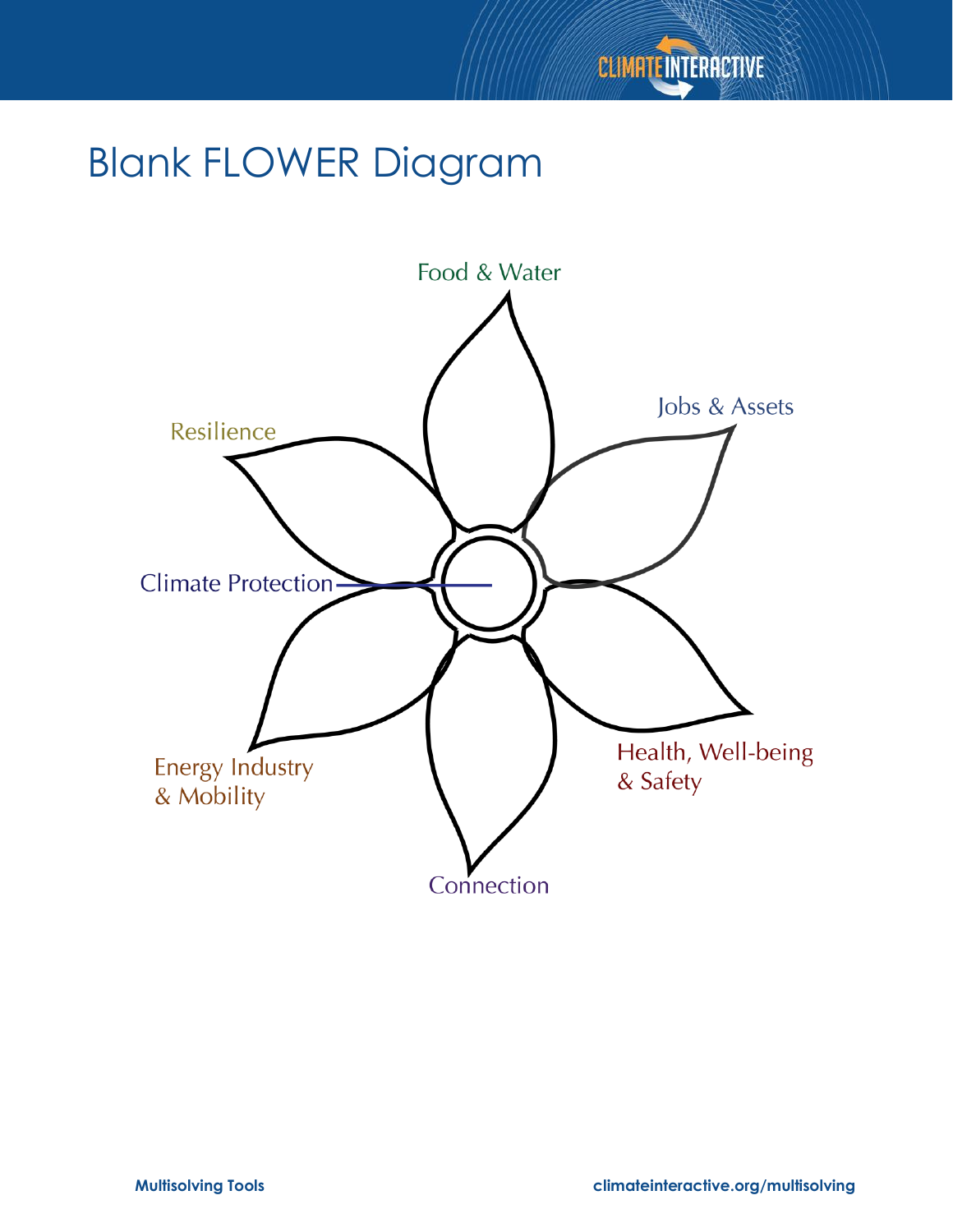

# Blank FLOWER Diagram – No Labels